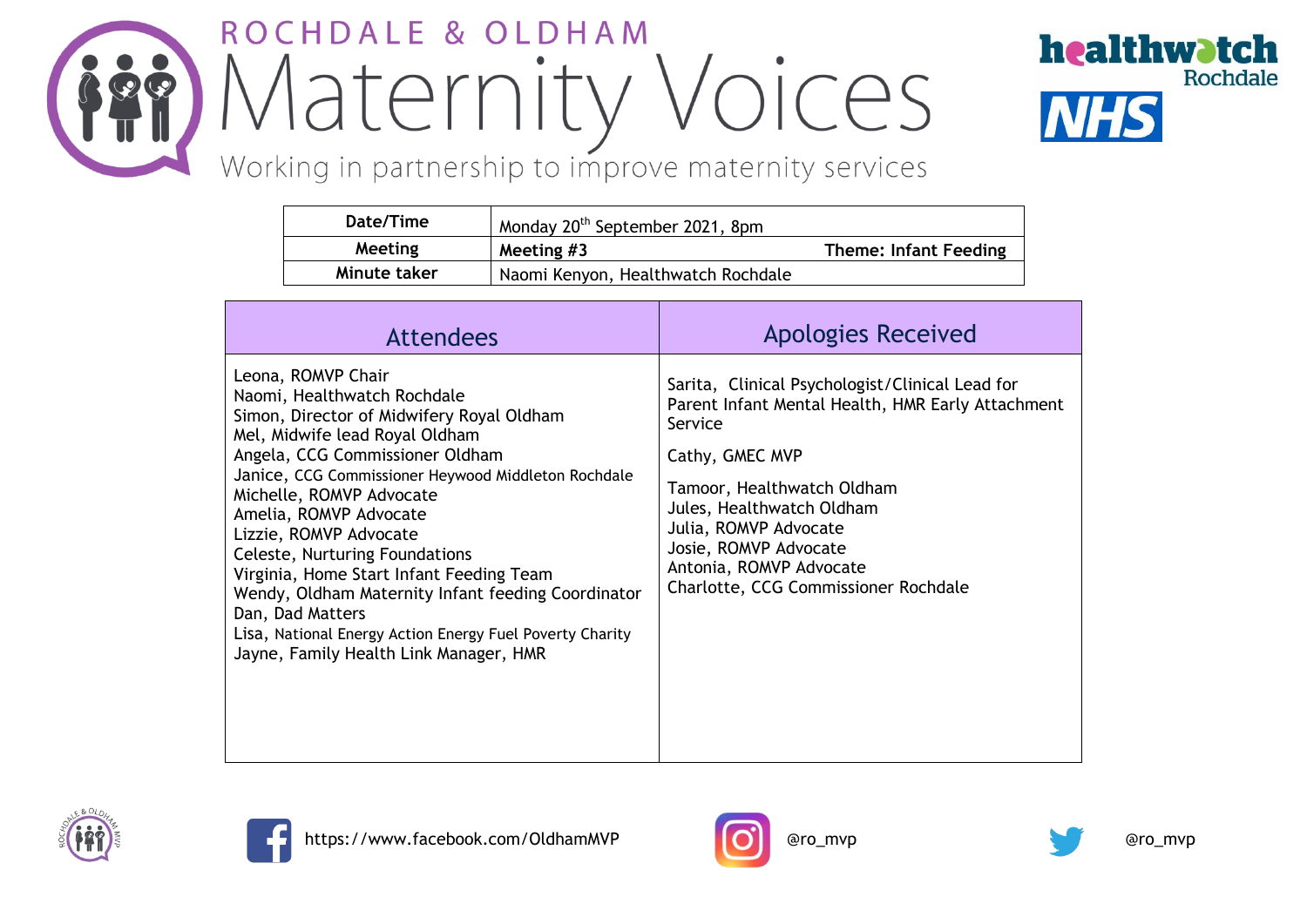|              | <b>Agenda Item</b>                          | <b>Items</b><br><b>Discussed</b>                                               | <b>Summary of Discussion</b>                                                                                                                                                                                                                                                                                                                                                                             | <b>Actions</b>                                                     | Owner                      | <b>Deadline</b> |
|--------------|---------------------------------------------|--------------------------------------------------------------------------------|----------------------------------------------------------------------------------------------------------------------------------------------------------------------------------------------------------------------------------------------------------------------------------------------------------------------------------------------------------------------------------------------------------|--------------------------------------------------------------------|----------------------------|-----------------|
| $\mathbf{1}$ | Welcome and<br>introduction of<br>attendees | Welcome<br>Introductions of<br>attendees via chat<br><b>Updates from Chair</b> | <b>Welcome from Chair</b><br>Please see list above                                                                                                                                                                                                                                                                                                                                                       |                                                                    |                            |                 |
|              |                                             | <b>Infographics Work</b>                                                       | Working alongside other MVPs across Greater<br>Manchester on infographics and hospitals to<br>ensure data can be captured.<br>The infographic questionnaire was shared via<br>facebook and email for comments.<br>Collate feedback and find 10-15 key things.                                                                                                                                            |                                                                    |                            |                 |
|              |                                             | Q & A with Dr. R.<br>Preece, Covid                                             | Maternity Voices Partnerships across the<br>North West along with Dr Richard Preece<br>held a webinar around the Covid Vaccination<br>for Pregnant women.<br>Question: Angela - Did you get any direct<br>feedback from this?<br>Response: Leona - Ladies who were on the<br>call felt empowered to go and have<br>vaccination leading on from this. There was<br>information supplied where to book in. | Share Link via Youtube:<br><b>MVP Covid Vaccination</b><br>webinar | <b>ROMVP</b><br><b>ALL</b> | Ongoing         |
|              |                                             | <b>World Patient</b><br><b>Safety Day</b>                                      | 13-17 Sept 2021- Shared information<br>throughout the week in partnership. Theme<br>safe maternal and newborn care.                                                                                                                                                                                                                                                                                      | More information:<br><b>World Patient Safety Day</b><br>2021       | <b>ROMVP</b> via           | 8-12 Nov 21     |
| LE& OLDN     |                                             | SEND week of<br>action                                                         | 8-12 November 2021- we will be sharing<br>social media posts                                                                                                                                                                                                                                                                                                                                             |                                                                    | Social<br>Media            |                 |





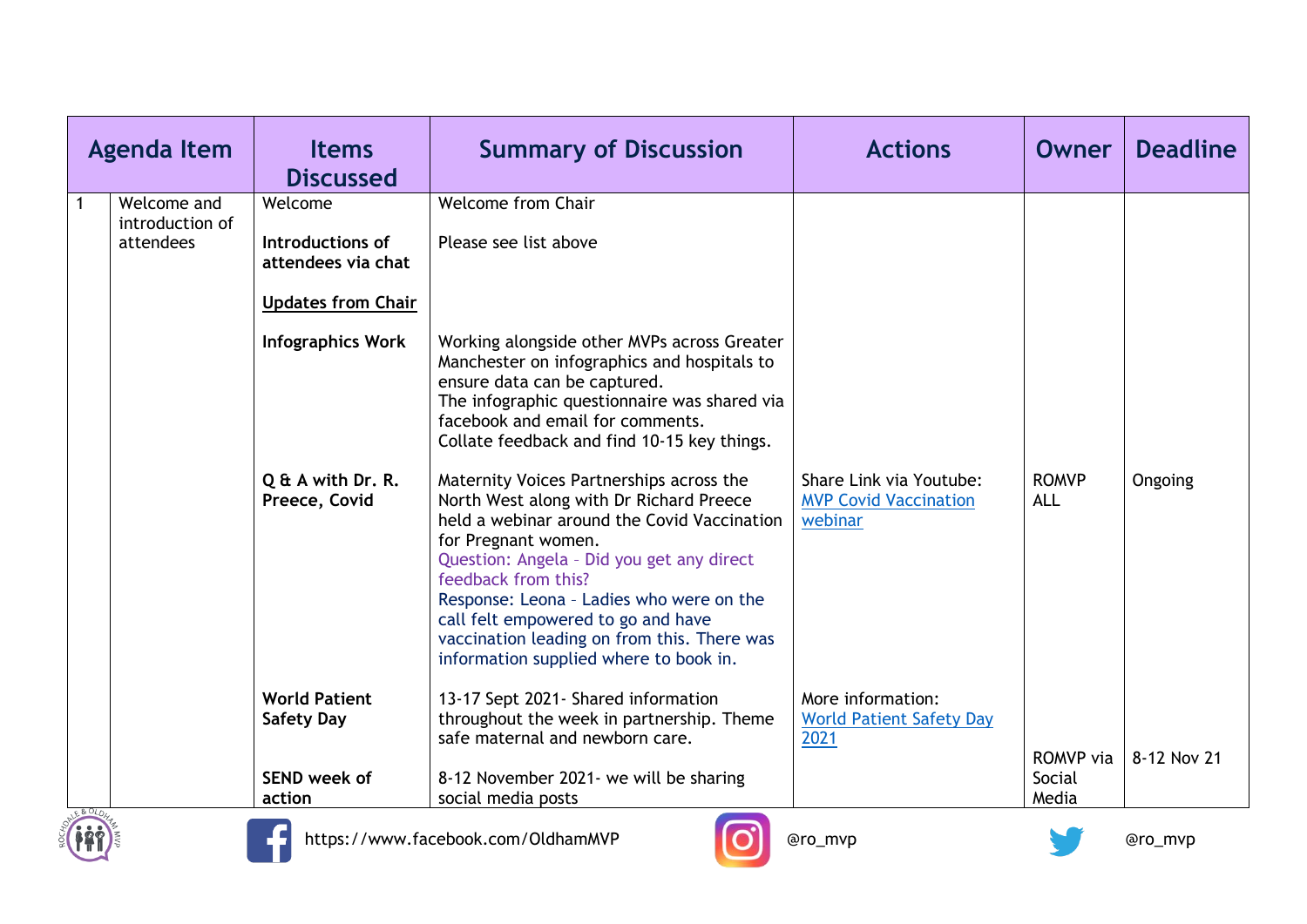|            | <b>Baby Bubbles</b>                         | Partnership with Barnardos Rochdale, Home<br><b>Start Host Rochdale and Rochdale</b><br>Connections Trust. PIMH Volunteers trained.<br>Really good opportunity for families who<br>have had babies in lockdown to reconnect<br>and share experiences. Supporting good<br>mental health and relationships for families<br>across the Rochdale Borough.<br>ROMVP will be consulting the families<br>involved. See Social medias for<br>advertisements. | Share information:<br>Home Start: Shelly:<br>07895402165 or email<br>shelly.hsrb@gmail.com<br>RCT: 01706 345111 or<br>email info@r-c-t.co.uk                                                                                                                                                  | Running until<br>the end<br>December                                        |
|------------|---------------------------------------------|------------------------------------------------------------------------------------------------------------------------------------------------------------------------------------------------------------------------------------------------------------------------------------------------------------------------------------------------------------------------------------------------------------------------------------------------------|-----------------------------------------------------------------------------------------------------------------------------------------------------------------------------------------------------------------------------------------------------------------------------------------------|-----------------------------------------------------------------------------|
|            | <b>CQC Safety for</b><br><b>Black Women</b> | Report being released, Birth Rights and<br>equity & equality.<br>Channel 4 news reported on this and racial<br>inequality and featured MVP Chair Zenab<br>Barry and her DOM.<br>Response from Simon: not heard about this<br>from the CQC but will look into it.                                                                                                                                                                                     | To share any further<br>information<br>Link:<br>https://www.cqc.org.uk/p<br>ublications/themes-<br>care/safety-equity-<br>engagement-maternity-<br>services<br>https://www.channel4.co<br>m/news/mothers-and-<br>babies-at-risk-of-dying-<br>because-of-poor-maternity-<br>care-says-watchdog |                                                                             |
| ALE & OLDH | <b>Recruitment Drive</b>                    | Very Happy that we now have 6 new<br>Volunteer Advocates for the ROMVP<br>Second recruitment drive until end October.<br>Keen to recruit advocates from a diverse<br>background.                                                                                                                                                                                                                                                                     | <b>Recruitment Link</b>                                                                                                                                                                                                                                                                       | Drive live<br>until end of<br>October 2021<br>Next drive in<br>January 2022 |







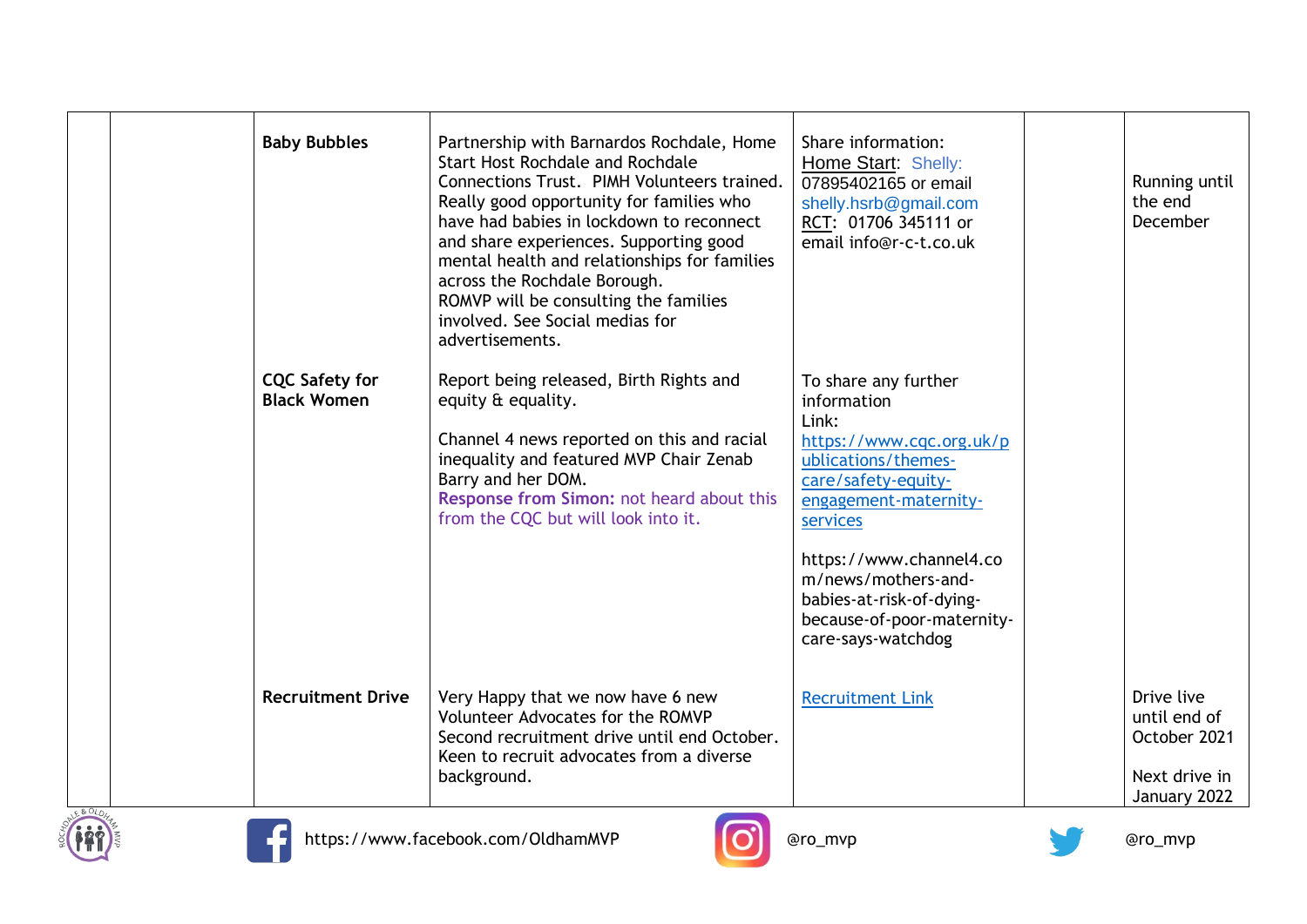| $\overline{2}$          | Information on<br>Rochdale and<br>Oldham<br>Maternity   | Who ROMVP are                                                                                  | Naomi, Healthwatch Rochdale gave an<br>update on ROMVP, work do and their need<br>for volunteers.                                                                                                                                                                                                                                                                                                                                                    |                                                                                                                               |                          |                                                   |
|-------------------------|---------------------------------------------------------|------------------------------------------------------------------------------------------------|------------------------------------------------------------------------------------------------------------------------------------------------------------------------------------------------------------------------------------------------------------------------------------------------------------------------------------------------------------------------------------------------------------------------------------------------------|-------------------------------------------------------------------------------------------------------------------------------|--------------------------|---------------------------------------------------|
|                         | <b>Voices</b><br>Partnership<br>(MVP)                   | Application for<br>volunteer<br>membership                                                     | Webform to sign up as a volunteer.<br>https://healthwatchrochdale.org.uk/news/2<br>021-08-19/rochdale-oldham-maternity-<br>voices-volunteer                                                                                                                                                                                                                                                                                                          | To circulate recruitment<br>information. Link in chat<br>box (and above)                                                      | <b>ALL</b>               | Live until end<br>October 2021                    |
|                         |                                                         | <b>Gathering Feedback</b><br>Sign up to receive<br>updates                                     | Feedback Gathering on Maternity Services.<br>https://healthwatchrochdale.org.uk/share-<br>your-experience-local-maternity-services                                                                                                                                                                                                                                                                                                                   | If you wish to be added to<br>contacts list please email<br>info@romvp.org.uk                                                 | <b>ALL</b>               | Ongoing                                           |
| $\mathbf{3}$            | Review of<br>Minutes/Action<br>from previous<br>meeting | Minutes #2 sent with<br>invite to this<br>meeting.                                             | All up to date: Action Log<br>No further comments from participants on<br>minutes.                                                                                                                                                                                                                                                                                                                                                                   |                                                                                                                               |                          |                                                   |
| $\overline{\mathbf{4}}$ | South Asian<br>Women's Survey<br>- Live                 | What is the survey<br>for?<br>Can you help<br>Translate?<br>Orgs/Groups we can<br>engage with. | Engagement plan alongside a survey link.<br>Asking for feedback from South Asian<br>Women about maternity services and care<br>they have experienced.<br>Looking for South Asian community<br>groups/organisations across Rochdale and<br>Oldham, who could aid us in ensuring that<br>we can reach women and their families to<br>hear their views, opinions, and feedback<br>around care they received and how we could<br>improve these services. | For Survey to be shared.<br>https://www.surveymonke<br>y.co.uk/r/JYBFNBD<br>Engagement opportunities<br>within the community. | NK / ALL<br><b>ROMVP</b> | Survey live<br>Engagement<br>October/Nove<br>mber |
| LE&OLDH                 |                                                         |                                                                                                |                                                                                                                                                                                                                                                                                                                                                                                                                                                      |                                                                                                                               |                          |                                                   |





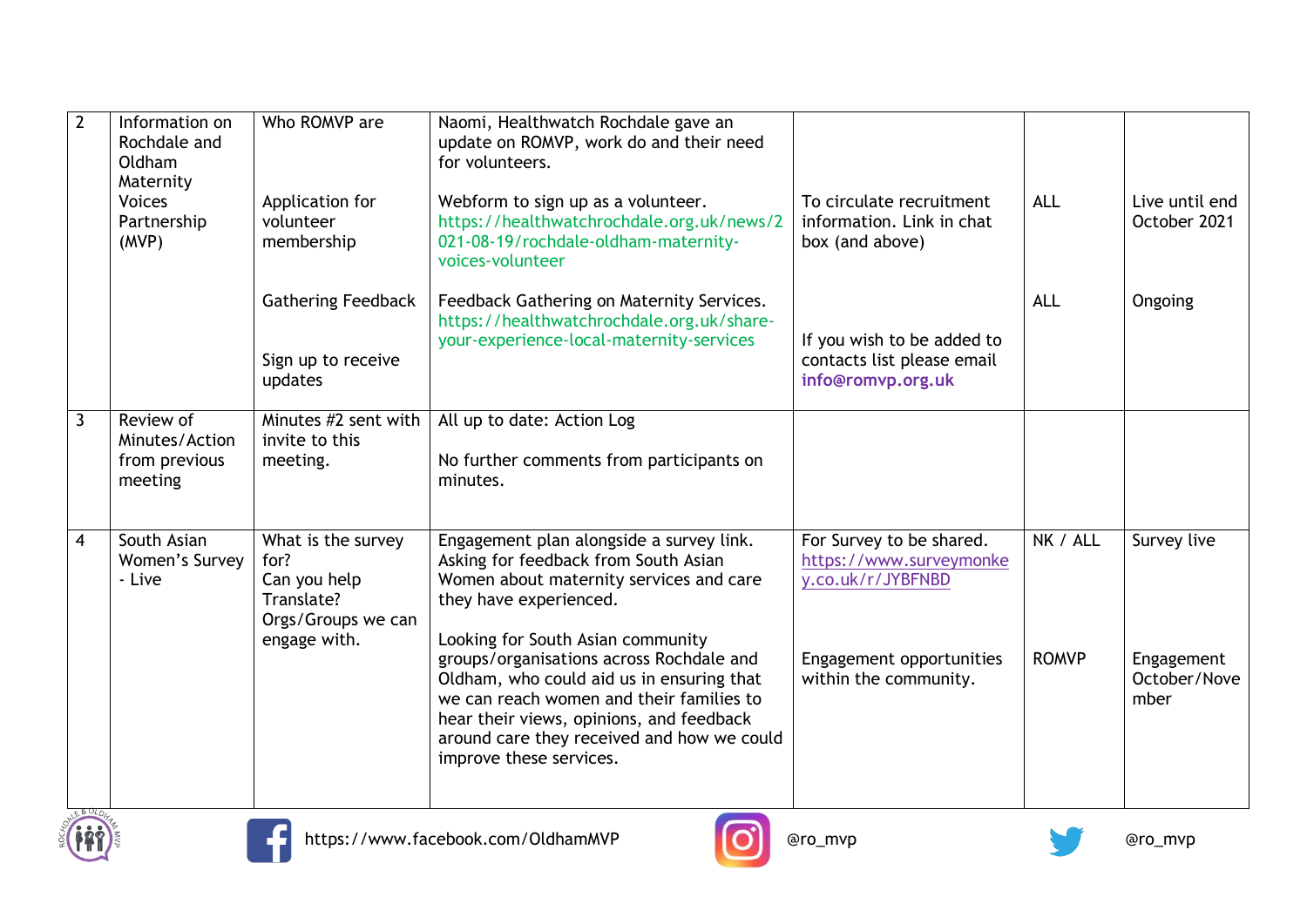|             |                                    |                                                                 | This may be via a focus group, visiting an<br>existing community group or by sharing the<br>link or hard copy surveys with your contacts.<br><b>Comments:</b><br>Janice: Translator option on Survey Monkey<br>Wendy: Can share through Clinic<br>Michelle: Common languages are Urdu,<br>Mirpuri, and Pashto<br>Simon: Contact Jo for translation help, as<br>with only being in English reinforces harder<br>to reach.                                                                                                                                                                                                                                                                                                                                                                                                                                                   | To Contact reg Translation<br><b>UPDATE:</b><br>Jo has had no response<br>from translation services.<br>Sent survey link to Simon<br>he said he will get it<br>translated ASAP | <b>LB</b>    | ASAP - Survey<br>ends end of<br>November |
|-------------|------------------------------------|-----------------------------------------------------------------|----------------------------------------------------------------------------------------------------------------------------------------------------------------------------------------------------------------------------------------------------------------------------------------------------------------------------------------------------------------------------------------------------------------------------------------------------------------------------------------------------------------------------------------------------------------------------------------------------------------------------------------------------------------------------------------------------------------------------------------------------------------------------------------------------------------------------------------------------------------------------|--------------------------------------------------------------------------------------------------------------------------------------------------------------------------------|--------------|------------------------------------------|
| 5<br>E&OLD4 | Local Maternity<br>Services Update | Update from Simon,<br>director of<br>Midwifery, Royal<br>Oldham | Sept - Very busy time in the hospitals in<br>general but this year more so and October<br>the birth rate is looking to be at around 500<br>births in the month.<br>Premature Babies - increase in prem births,<br>80% neonatal, full cots had to find extra.<br>Some parents/babies sent to Cheshire and<br>Merseyside. Oldham has one of the best<br>success rates/outcomes for prem babies.<br><b>Comments:</b><br>Michelle: Are the prem babies spontaneous<br>births or medically assisted?<br>Response: It is nationally that we are seeing<br>more prem births, looking at links to if<br>mums have had covid during pregnancy etc.<br>Some are due to gestational diabetes, pre-<br>eclampsia etc. But a study is going on into<br>how premature and possible reasons.<br>Newly Qualified Midwives - 23, Oldham has<br>retained all their students who have trained | For ROMVP to continue to<br>share updates via social<br>medias for the Royal<br>Oldham Hospital, midwives<br>and maternity care teams.                                         | <b>ROMVP</b> | Ongoing                                  |







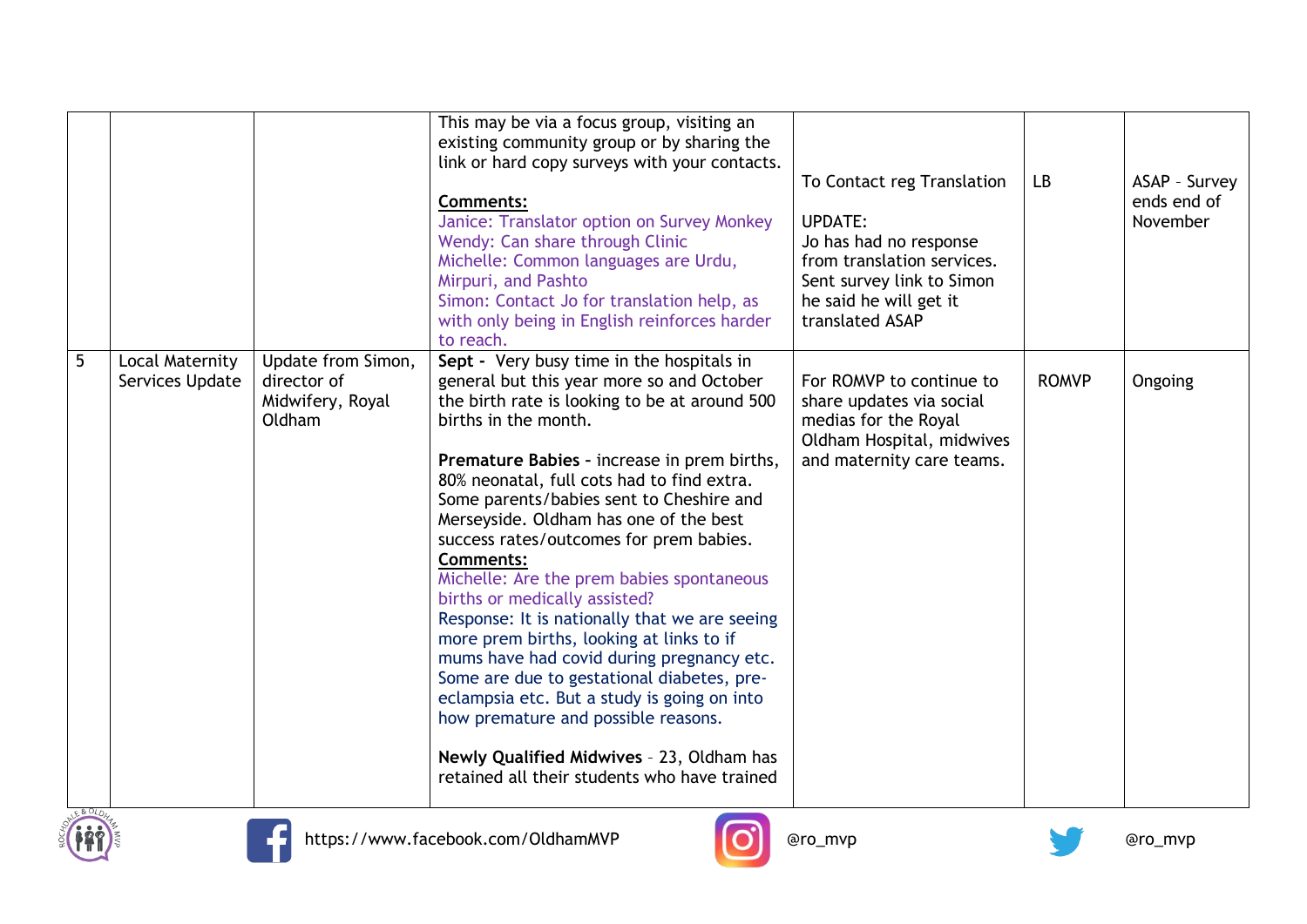|  | with them through pandemic, they have all    |  |  |
|--|----------------------------------------------|--|--|
|  | chose to continue there.                     |  |  |
|  |                                              |  |  |
|  | NHS England- 6 international midwives from   |  |  |
|  |                                              |  |  |
|  | overseas will be joining Oldham              |  |  |
|  |                                              |  |  |
|  | Flexibility- Offered a flexible working      |  |  |
|  | pattern to staff for staff well-             |  |  |
|  | being/retention and to ensure that enough    |  |  |
|  | staff available. (Shifts: 9-3/6-12/8-2)      |  |  |
|  |                                              |  |  |
|  | <b>Maternity Support Workers- additional</b> |  |  |
|  | ward clerks at night, based to support the   |  |  |
|  |                                              |  |  |
|  | admin, fabulous help for the midwife teams.  |  |  |
|  | <b>Comments:</b>                             |  |  |
|  | Michelle: What about the continuity of care, |  |  |
|  | are the community teams back out in the      |  |  |
|  | community?                                   |  |  |
|  | Response: Reviewed, some midwives asked      |  |  |
|  | to move service/team, Continuity model,      |  |  |
|  | Team mapping, two teams disbanding,          |  |  |
|  | looking at new recruitments mean can         |  |  |
|  |                                              |  |  |
|  | reintroduce care in labour but with reduced  |  |  |
|  | teams. Ensuring best care.                   |  |  |
|  |                                              |  |  |
|  | Variety of new job roles - Professional      |  |  |
|  | Midwife Advocates, Staff engagements,        |  |  |
|  | Rotational Midwives, Premature Birth Lead.   |  |  |
|  |                                              |  |  |
|  | Review of visiting- increased hours 10am -   |  |  |
|  | 10pm, single person induction, two people    |  |  |
|  |                                              |  |  |
|  | labour, Still wear masks at appointments     |  |  |
|  | etc.                                         |  |  |
|  |                                              |  |  |





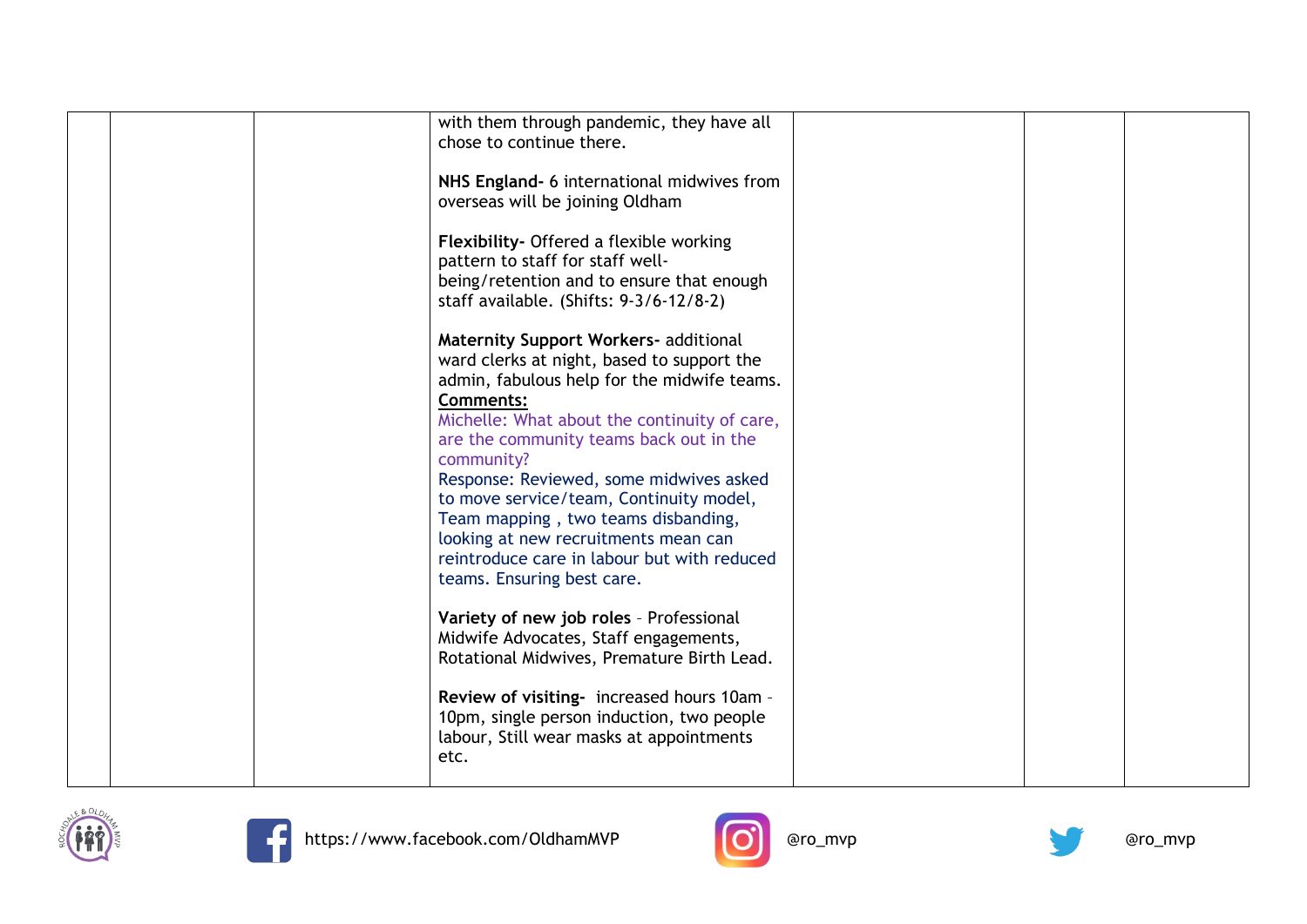|   |                                                            |                                                          | <b>Covid Vaccinations for Pregnant Women-</b><br>the uptake on this is still slow, lots more<br>trusted info now, pop up clinics across GMr.<br>Urging people to speak to midwives around<br>this.<br><b>Reduction in Inductions- Quality</b><br>Improvement, reduce inductions -rate gone<br>down, identify using criteria from NICE<br>guidelines, ensure safety and being mindful<br>correct information/advice received. The<br>reduction in inductions has had positive<br>effect on services. Making it safer.<br>Homebirths - Oldham maintained this service<br>throughout pandemic. Homebirths went up<br>over 6 months. Proud that continued<br>throughout pandemic. Would only ever<br>suspend if North west ambulance were not<br>available.<br>North West Ambulance Service - Still<br>providing an excellent service. Categorised<br>ambulance calls for labour/ problems. Royal<br>Oldham will provide a hospital taxi if no<br>ambulance and priority. | Share the Youtube video<br>via Oldham Council/Simon<br><b>Oldham Cares info</b> | ROMVP -<br>Via social<br>media | Cont as and<br>when updates<br>sent/received |
|---|------------------------------------------------------------|----------------------------------------------------------|-----------------------------------------------------------------------------------------------------------------------------------------------------------------------------------------------------------------------------------------------------------------------------------------------------------------------------------------------------------------------------------------------------------------------------------------------------------------------------------------------------------------------------------------------------------------------------------------------------------------------------------------------------------------------------------------------------------------------------------------------------------------------------------------------------------------------------------------------------------------------------------------------------------------------------------------------------------------------|---------------------------------------------------------------------------------|--------------------------------|----------------------------------------------|
| 6 | Update-PIMH<br>Parent, Infant,<br>Mental Health<br>Service | Apologies sent -<br>Update received<br>from Sarita Dewan | Early Attachment Service in Heywood,<br>Middleton and Rochdale.<br>Promote importance of parent and infant<br>mental health and the first relationship an<br>infant has with their parent or carer.<br>Work with you and your baby during<br>pregnancy up until the child's second<br>birthday.                                                                                                                                                                                                                                                                                                                                                                                                                                                                                                                                                                                                                                                                       | To Share Full update as<br>appendix 1 (bottom of<br>minutes)                    | attached                       |                                              |



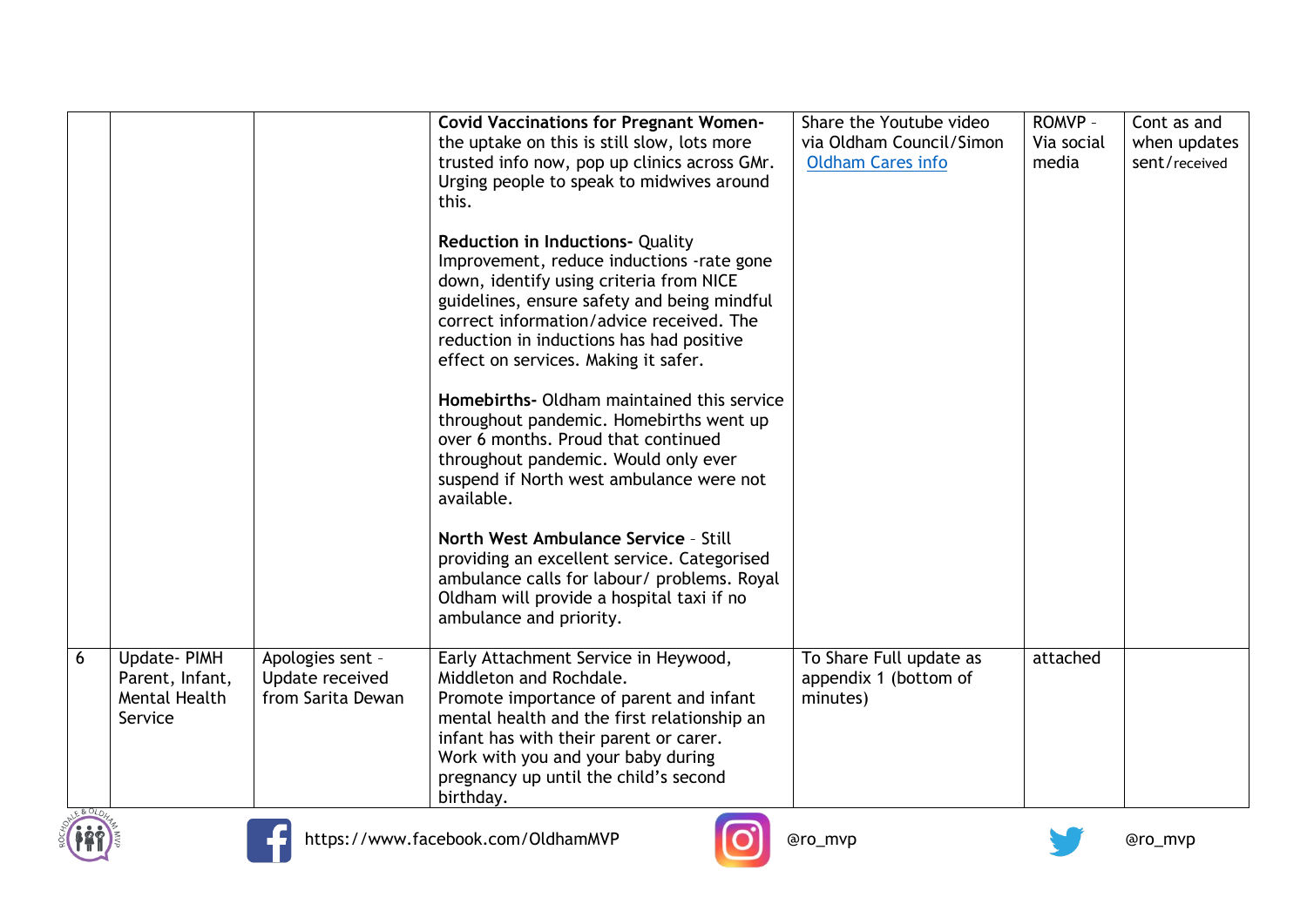| THEME:               | Open Discussion, | Welcome professionals to the meeting and                                               |                                                 |              |          |
|----------------------|------------------|----------------------------------------------------------------------------------------|-------------------------------------------------|--------------|----------|
| <b>Breastfeeding</b> | feedback,        | updates:                                                                               |                                                 |              |          |
| Questions and        | questions to     | Virginia - Home Start Host Infant Feeding                                              |                                                 |              |          |
| Answers:             | professionals    | Team supporting parents with feeding                                                   |                                                 |              |          |
| Meeting              | present.         | especially in Oldham. Home Start are a                                                 |                                                 |              |          |
| Participants         |                  | separate organisation to the feeding team                                              |                                                 |              |          |
|                      |                  | on the hospital ward, commissioned within                                              |                                                 |              |          |
|                      |                  | Oldham. They do work weekends and Bank                                                 |                                                 |              |          |
|                      |                  | holidays. Do a lot via social media, Zoom                                              |                                                 |              |          |
|                      |                  | Workshop. Works across Oldham and                                                      |                                                 |              |          |
|                      |                  | Tameside and more parents from Oldham                                                  |                                                 |              |          |
|                      |                  | are now accessing their service upon                                                   |                                                 |              |          |
|                      |                  | discharge. Work with Health Visiting teams                                             |                                                 |              |          |
|                      |                  | also.                                                                                  |                                                 |              |          |
|                      |                  |                                                                                        |                                                 |              |          |
|                      |                  | Wendy- infant feeding coordinator,                                                     | Question: Is more<br>awareness needed to opt in |              |          |
|                      |                  | Maternity, Royal Oldham Hospital. Work<br>closely to support whilst on the wards. Mums | to additional support from                      |              |          |
|                      |                  | must consent to sharing of data/info upon                                              | Home Start upon discharge                       |              |          |
|                      |                  | discharge. Just recruited new staff                                                    | from the Hospital?                              |              |          |
|                      |                  | specifically for infant feeding support.                                               |                                                 |              |          |
|                      |                  | Service Monday to Friday.                                                              |                                                 |              |          |
|                      |                  |                                                                                        |                                                 |              |          |
|                      |                  | <b>Comments:</b>                                                                       |                                                 |              |          |
|                      |                  | Michelle - 4 year old. Royton/Shaw.                                                    | Question: If support for                        |              |          |
|                      |                  | Continuity of Care team (Homebirth) Post                                               | breast feeding is lacking                       |              |          |
|                      |                  | natal anxiety, stopped breast feeding at 12                                            | after midwife discharge                         |              |          |
|                      |                  | weeks. Struggled after discharge. Did not                                              | where can we go?                                |              |          |
|                      |                  | know services, was actively seeking support.                                           |                                                 |              |          |
|                      |                  | Expecting again.                                                                       |                                                 |              |          |
|                      |                  | Response Simon: Staff can certainly do                                                 | To raise the questions with                     |              |          |
|                      |                  | better to raise more awareness. Have those                                             | Rochdale CCG and enquire                        | <b>ROMVP</b> | End      |
|                      |                  | post-natal conversations.                                                              | around local                                    |              | November |
|                      |                  |                                                                                        | support/groups/organisatio                      |              | 2021     |
|                      |                  |                                                                                        | ns.                                             |              |          |





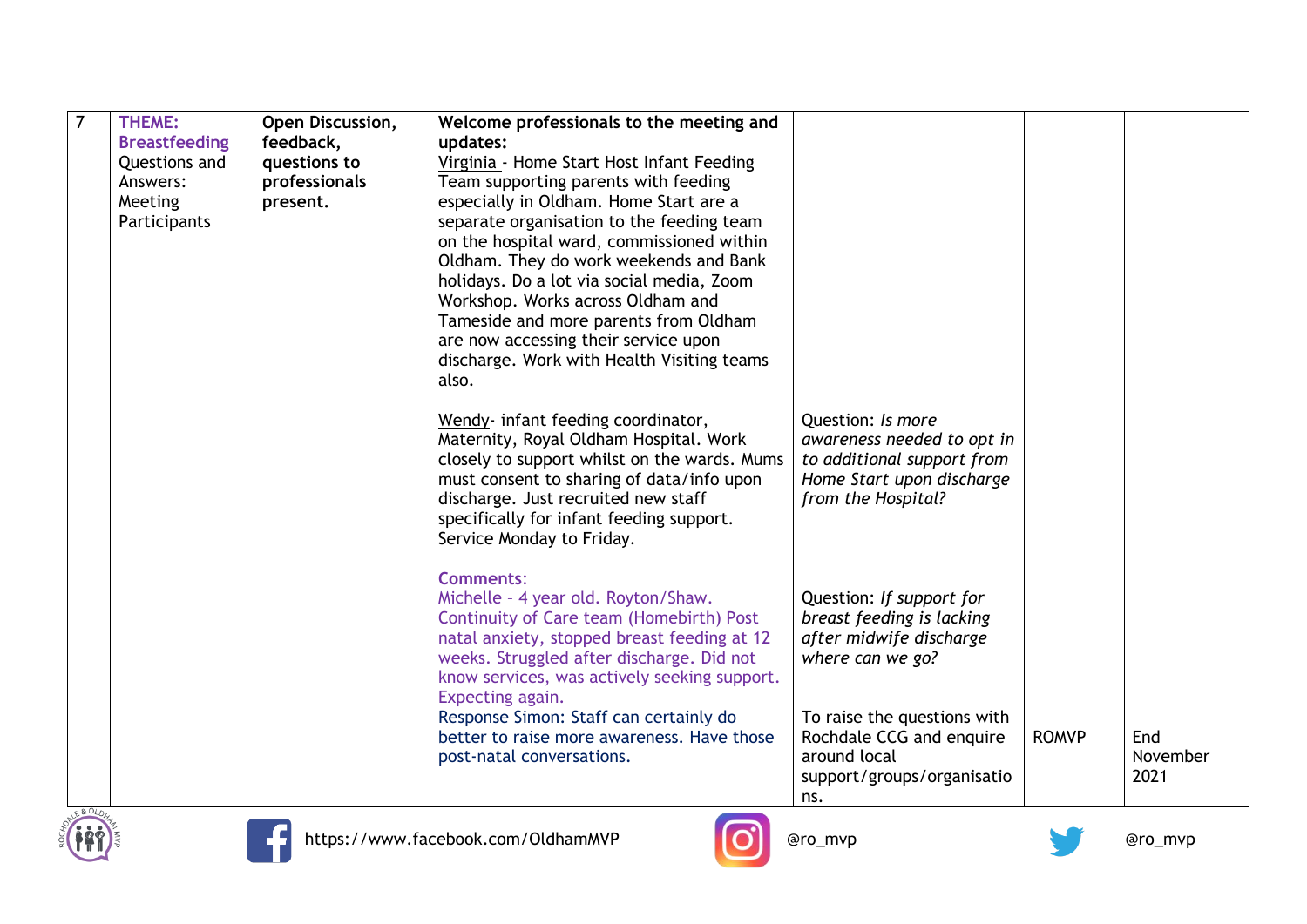|       | Mel: Disparity - Home Start Support is<br>commissioned in Oldham but is not<br>commissioned in Rochdale.<br>Service users feedback - Upon discharge no<br>follow up and care to support breast feeding<br>in Rochdale.<br>Felt uncomfortable asking for further<br>support.<br>Staff seemed too busy on wards to ask for                                                                                                                                                                                                                                                                                                                                                                                                                                                                                    | Collation of services in<br>Rochdale and Oldham<br>To Share local/relevant<br>information | <b>ROMVP</b><br><b>ROMVP</b> |  |
|-------|-------------------------------------------------------------------------------------------------------------------------------------------------------------------------------------------------------------------------------------------------------------------------------------------------------------------------------------------------------------------------------------------------------------------------------------------------------------------------------------------------------------------------------------------------------------------------------------------------------------------------------------------------------------------------------------------------------------------------------------------------------------------------------------------------------------|-------------------------------------------------------------------------------------------|------------------------------|--|
| help. | Abdur (via email) : we have experience<br>now with breastfeeding (my wife not<br>me!) with our second child, would it be<br>worth doing a campaign mentioning the<br>benefits of breast milk and also<br>highlighting why it is recommended to<br>breastfeed exclusively for the first six<br>months (may be also comparing against<br>what food companies "recommend" such<br>as starting weaning from 4 months as<br>opposed to 6 months), also highlighting<br>the signs of when a baby is ready to<br>wean?<br>Amelia - Has 5 month Old, good initial<br>Support, Lives in Rochdale and non now.<br>Feel like winging it.<br>Lizzie - 17 month old. Had 2 weeks into<br>pandemic. Own background/job ensures she<br>knew info/advice around breastfeeding.<br>Lives in Whitworth - border for services. |                                                                                           |                              |  |





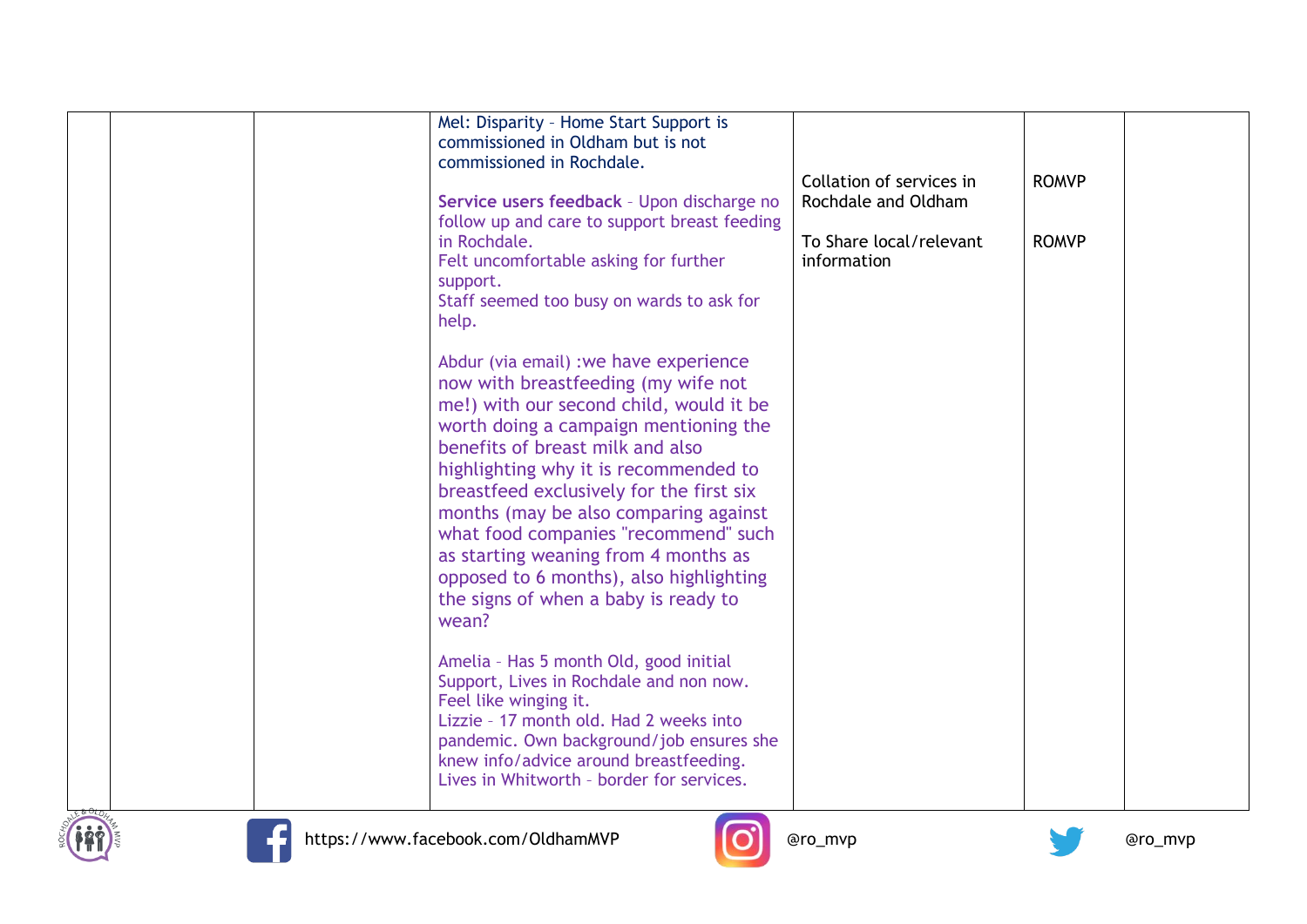|   |                          |                          | Celeste - Nurturing Foundations offer last<br>Wednesday month - ACEs, Nutrition and<br><b>Breastfeeding</b><br>Leona, ROMVP Chair shared experience of<br>breastfeeding and feedback campaign<br>ROMVP did as part of National Breast<br>Feeding week. Feedback included "chest<br>feeding", Lack of support, lack of<br>awareness. Want to look more closely at this<br>and raise more awareness and a $Q \nleftrightarrow A$ easy<br>to read booklet. Focus Groups to coproduce<br>something.<br><b>Comments:</b><br>Michelle - Great idea. Never knew could mix<br>feed. World of pumping was minefield, how<br>do you increase supply? How to stop? What<br>to do with breast feeding and weaning, | Please share BF stories or<br>for more info on services<br>contact:<br>info@nurturingfoundations.<br>org.uk<br>Chair to contact<br>Commissioners to see how<br>can take forward.<br><b>UPDATE:</b><br><b>Breastfeeding Peer Support</b><br>Group to be set up<br>involvement from Erica<br>Nixon and Donna Arden-<br><b>Mckenzie Homestart</b><br>Question: How do groups<br>and organisations show<br>that they are breast<br>feeding friendly services? Is | <b>ALL</b><br>LB           | October 2021 |
|---|--------------------------|--------------------------|--------------------------------------------------------------------------------------------------------------------------------------------------------------------------------------------------------------------------------------------------------------------------------------------------------------------------------------------------------------------------------------------------------------------------------------------------------------------------------------------------------------------------------------------------------------------------------------------------------------------------------------------------------------------------------------------------------|--------------------------------------------------------------------------------------------------------------------------------------------------------------------------------------------------------------------------------------------------------------------------------------------------------------------------------------------------------------------------------------------------------------------------------------------------------------|----------------------------|--------------|
| 9 | <b>Agreed Actions:</b>   | <b>Review of Actions</b> | teething etc?<br>Angela - Oldham have a programme of GP<br>education, will cover infant feeding. Aware<br>that not all GP's give a consistent message<br>to parents around BF, hope to improve this.<br>Naomi - My GP was not at all supportive with<br>me continuing my breast-feeding journey,<br>she actually told me when I had gone for<br>something else that at 2 years old she was<br>far too old and even told this to my little girl<br>- who cried all the way home!<br><b>Brief outline of Actions</b>                                                                                                                                                                                     | there an app they can add<br>themselves too?<br>To Share good practice<br>across GP's.<br>See "actions" column                                                                                                                                                                                                                                                                                                                                               | Oldham<br>Care<br>Alliance |              |
|   | review with group,<br>ΝK | from Meeting #3          |                                                                                                                                                                                                                                                                                                                                                                                                                                                                                                                                                                                                                                                                                                        |                                                                                                                                                                                                                                                                                                                                                                                                                                                              |                            |              |







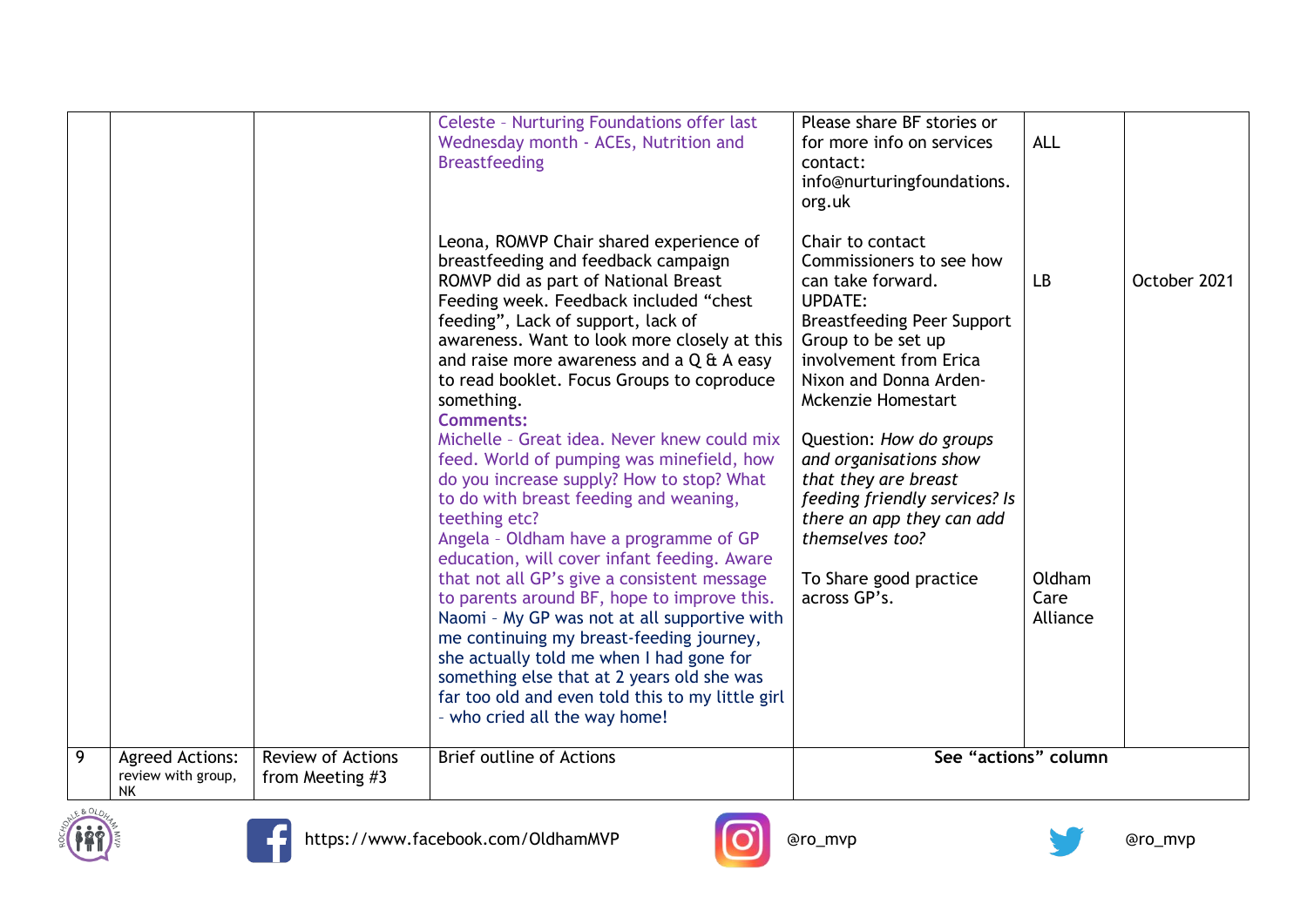| 10       | <b>AOB</b> | Jayne Anderson,<br><b>Family link</b><br>manager                           | HMR Integrated children's services. Have<br>received funding "Well Family Navigator<br>Programme". Enhance Family health links:<br>respiratory information.<br>Looking to bridge gaps - translation, provide<br>videos, easy infographics. Booklet of<br>services/guide.<br>Feedback welcome                                                                                                                                       | Feedback/More info:<br>Jayne. Anderson@family-<br>action.org.uk                            |            |  |
|----------|------------|----------------------------------------------------------------------------|------------------------------------------------------------------------------------------------------------------------------------------------------------------------------------------------------------------------------------------------------------------------------------------------------------------------------------------------------------------------------------------------------------------------------------|--------------------------------------------------------------------------------------------|------------|--|
|          |            | Lisa Pollitt,<br><b>National Energy</b><br>Action, fuel<br>poverty charity | Offering extra support for expectant and<br>young families, and those who work with<br>them as part of their roles through the<br>Warm Welcome Project. Offering to deliver<br>community advice sessions to build family's<br>resilience against fuel poverty as well as<br>administering a crisis fund for families in<br>need.                                                                                                   | For more information or an<br>informal chat, please<br>contact:<br>lisa.pollitt@nea.org.uk |            |  |
|          |            |                                                                            | Professionals can access free accredited<br>training for frontline staff to better<br>understand the links between health and<br>warmth and empower professionals to<br>provide more effective support.<br>Funding for this project is provided via the<br>Energy Savings Trust. NEA works with all<br>individuals at risk of fuel poverty - for more<br>information, please use the contact details<br>above or visit our website |                                                                                            |            |  |
|          |            | NHS 111 Survey                                                             | https://www.surveymonkey.co.uk/r/YSH5G<br><b>PC</b>                                                                                                                                                                                                                                                                                                                                                                                | Please take part in and<br>share                                                           | <b>ALL</b> |  |
| E & OLDN |            | Dan, Dad Matters                                                           | Could ROH Support Dads at antenatal classes<br>once resume. Great to resume "Dads Chats"<br>currently online.                                                                                                                                                                                                                                                                                                                      | Mel to contact Dan<br>danial.blackman@homestar<br>thost.org.uk                             | Mel, ROH   |  |





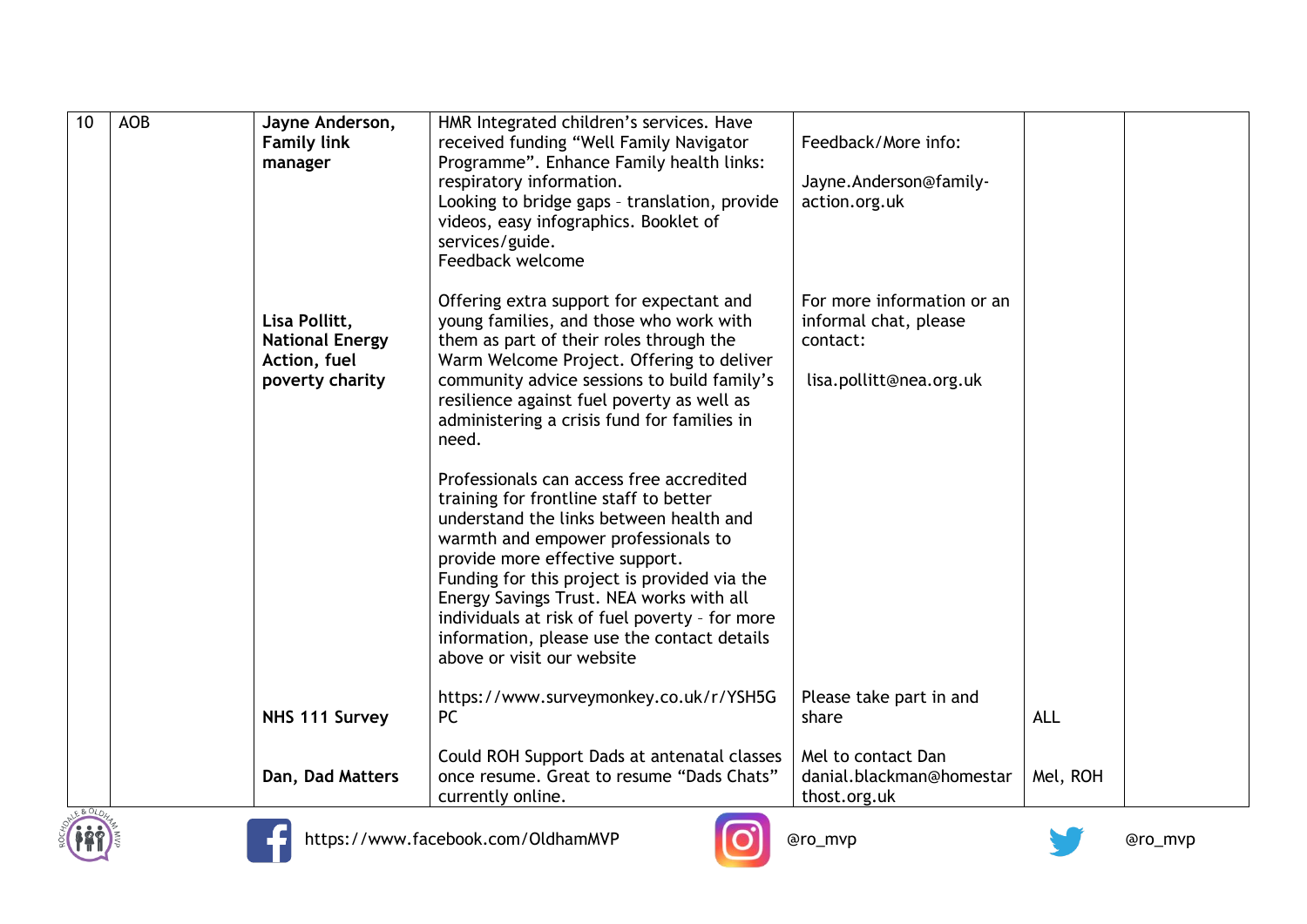| Added to reflect<br>comments<br>requested by Dan<br>21.10.21 | At the end of the meeting under AOB, Simon<br>(HOM) said he would contact me later that<br>week following a meeting to discuss the<br>resumption of outreach at Royal Oldham<br><b>Hospital</b> |                                            |            |          |
|--------------------------------------------------------------|-------------------------------------------------------------------------------------------------------------------------------------------------------------------------------------------------|--------------------------------------------|------------|----------|
| <b>MEETING LINK</b>                                          | Evaluation Survey - please complete to<br>capture demographics of attendees<br>https://www.surveymonkey.co.uk/r/8WH5<br><b>35S</b>                                                              | To complete meeting<br>demographics survey | <b>ALL</b> | 30.10.21 |

### Proposed date of next Rochdale and Oldham Maternity Voices Partnership meeting: Monday 17th January 2022, 7:45pm – 9:15pm via Zoom

**If you would like to receive updates and information around Rochdale and Oldham MVP or would like more information on becoming a Volunteer Advocate for the ROMVP, please let us know.**

Leona Barlow, Rochdale and Oldham MVP Chair – Minutes accepted -18/10/2021



- Twitter Page @ro\_mvp
- Instagram Account ro\_mvp
- Facebook Page https://www.facebook.com/OldhamMVP
- Rochdale and Oldham MVP Web page
	- https://healthwatchrochdale.org.uk/maternity-voices-partnership
- Email address info@romvp.org.uk

https://www.com/OldhamMVP **and COL** @ro\_mvp @ro\_mvp @ro\_mvp @ro\_mvp @ro\_mvp @ro\_mvp



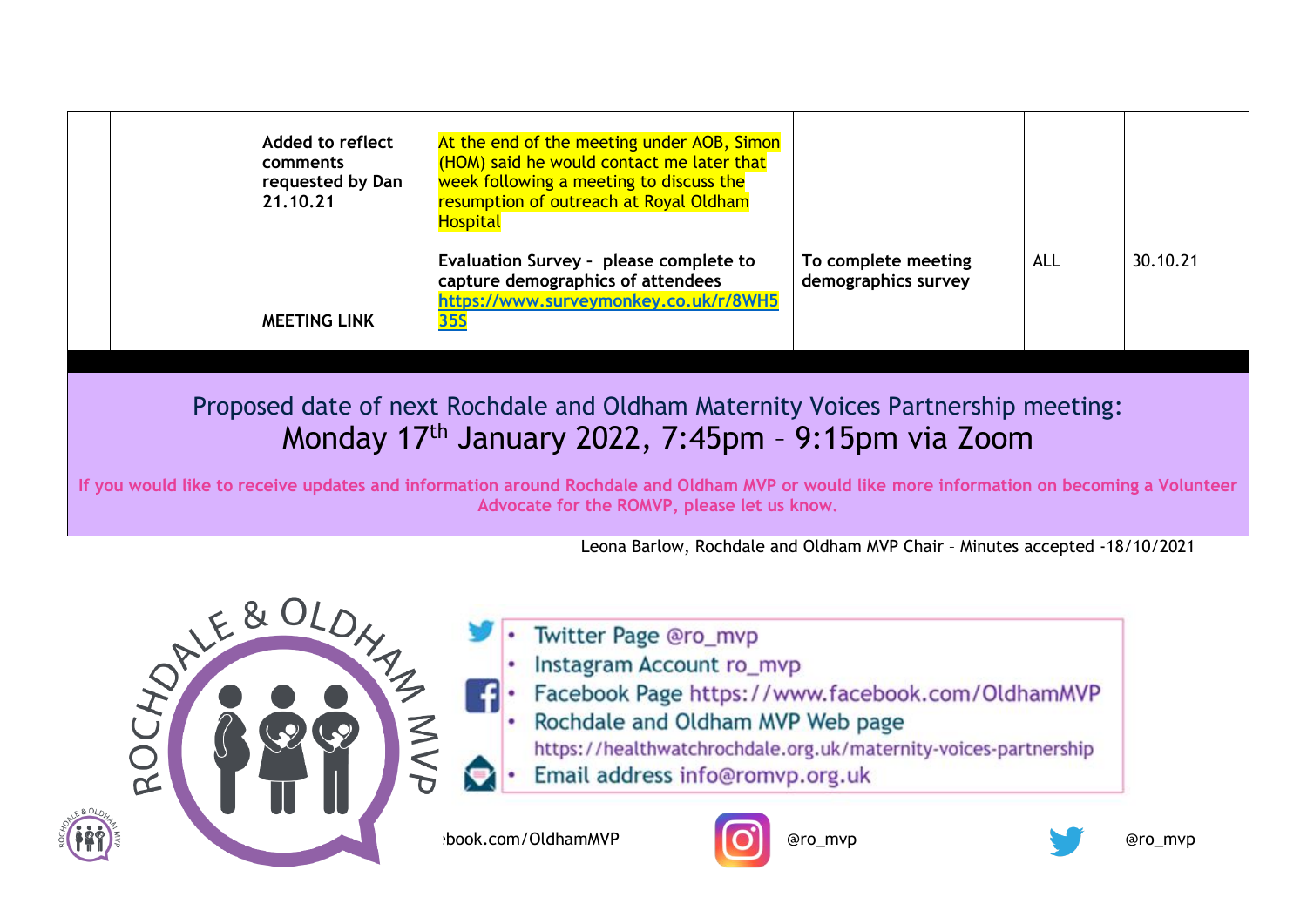#### **APPENDIX1-Update: Parent Infant Mental Health (PIMH)**

**Please see below Agenda Item 6- update from Heywood Middleton and Rochdale Early Attachment Service.**

**They promote the importance of parent and infant mental health and the first relationship an infant has with their parent or carer.**

**They work with you and your baby during pregnancy, and with you and your babies and young children up until their second birthday.**

- We are still a new service and are really keen for parents and carers to help shape their service. There is lots that we still need to develop and if anyone is interested in helping us, then please get in touch Facebook @hmreas
- We are working hard on building on the knowledge, skills and confidence of our local workforce so they can continue to support parents/carers and their infants to a high standard. We are currently offering Baby Bonding Practitioner Training, Solihull Approach Training and Institute of Health Visitor Perinatal and infant mental health Training. We hope to be able to develop Baby Bonding groups in HMR.
- We are working on a group offer for parents/carers and their infant, to give them an opportunity to learn about their infant's emotional development and capabilities. We hope to be able to pilot this in October.
- We are also working on a group offer for parents and carers who struggle with strong emotions, difficult feelings in relationships, self-criticism.
- We want to make use of our social media presence to have a more personalised connection with group members. We are wondering about members of our team filming videos and would like to know what would be helpful; information about the service (what to expect etc); information about infant development, mental health etc. All ideas welcome. It would be great if any parents would particulate in the videos too.
- We have really enjoyed working with RCT, Barnardo's, ROMVP, HSBR to bring Baby Bubbles (peer support group) to local parents who have been pregnant or had a baby during lockdown.

#### **CONTACT: Sarita Dewan** ,